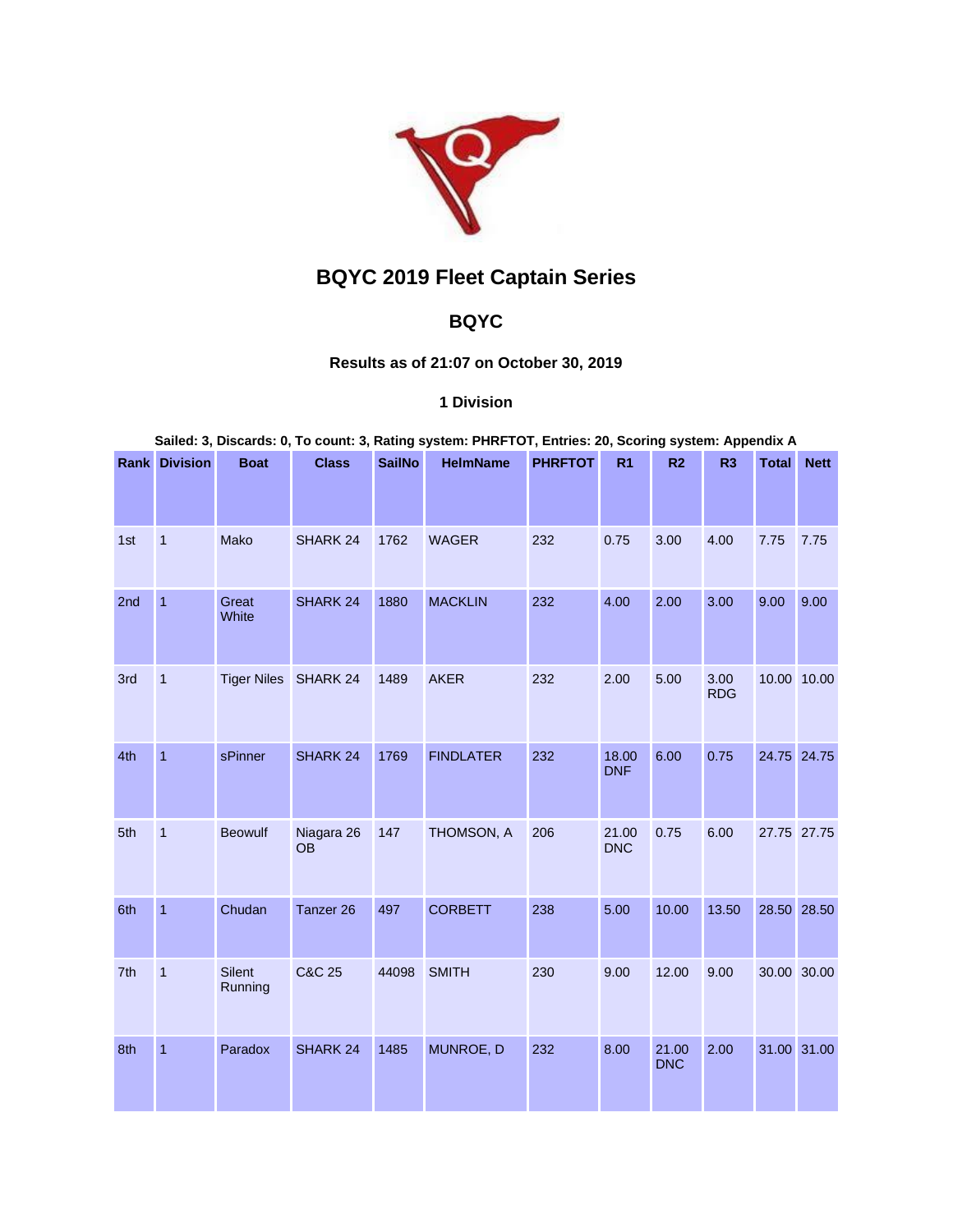|      | <b>Rank Division</b>    | <b>Boat</b>                        | <b>Class</b>                | <b>SailNo</b> | <b>HelmName</b>     | <b>PHRFTOT</b> | R <sub>1</sub>      | R <sub>2</sub>      | R <sub>3</sub>      | <b>Total</b> | <b>Nett</b> |
|------|-------------------------|------------------------------------|-----------------------------|---------------|---------------------|----------------|---------------------|---------------------|---------------------|--------------|-------------|
|      |                         |                                    |                             |               |                     |                |                     |                     |                     |              |             |
| 9th  | 1                       | J24                                | J24                         | 3880          | <b>BRESETT</b>      | 182            | 6.00                | 4.00                | 21.00<br><b>DNC</b> |              | 31.00 31.00 |
| 10th | $\mathbf{1}$            | Freya                              | Grampian<br>$26$ IB         | 516           | <b>RENDER</b>       | 248            | 13.00               | 7.00                | 11.00               |              | 31.00 31.00 |
| 11th | $\mathbf{1}$            | <b>Nautical</b><br><b>Disaster</b> | SHARK 24                    |               | Giesbrecht          | 232            | 18.00<br><b>DNF</b> | 9.00                | 5.00                |              | 32.00 32.00 |
| 12th | $\overline{1}$          | Cordon<br><b>Bleu</b>              | SHARK 24                    | 1112          | <b>SALVAGNO</b>     | 232            | 11.00               | 14.00               | 8.00                |              | 33.00 33.00 |
| 13th | $\overline{\mathbf{1}}$ | Unicorn                            | SHARK 24                    | 1831          | <b>BURCHAT</b>      | 232            | 18.00<br><b>DNF</b> | 11.00               | 7.00                |              | 36.00 36.00 |
| 14th | $\overline{1}$          | Mocha<br>Magic                     | C&C 27-3                    | 74021         | <b>MCGARVEY</b>     | 224            | 3.00                | 21.00<br><b>DNC</b> | 13.50               |              | 37.50 37.50 |
| 15th | $\overline{1}$          | <b>Just Our</b><br>Pace            | Paceship<br><b>PY 26 IB</b> | 1023          | <b>CURTIS</b>       | 244            | 18.00<br><b>DNF</b> | 8.00                | 12.00               |              | 38.00 38.00 |
| 16th | $\overline{1}$          | Vertigo                            | SHARK 24                    | 614           | Holland             | 232            | 10.00               | 16.00               | 18.00<br><b>DNF</b> |              | 44.00 44.00 |
| 17th | $\vert$ 1               | <b>Brave and</b><br>Crazy          | Tanzer 22                   | 2104          | GOUDESEUNE 252      |                | 12.00               | 13.00               | 21.00<br><b>DNC</b> |              | 46.00 46.00 |
| 18th | $\overline{1}$          | Patronus                           | Tanzer 22                   | 1612          | MacDonald           | 246            | 7.00                | 21.00<br><b>DNC</b> | 21.00<br><b>DNC</b> |              | 49.00 49.00 |
| 19th | $\mathbf{1}$            | Deboate                            | Tanzer 26                   | 726           | Campbell            | 248            | 21.00<br><b>DNC</b> | 18.00<br><b>DNF</b> | 10.00               |              | 49.00 49.00 |
| 20th | $\overline{1}$          | Green<br>Onion                     | <b>Shark</b>                | 99            | <b>Steven Brown</b> | 232            | 21.00<br><b>DNC</b> | 15.00               | 15.00               |              | 51.00 51.00 |